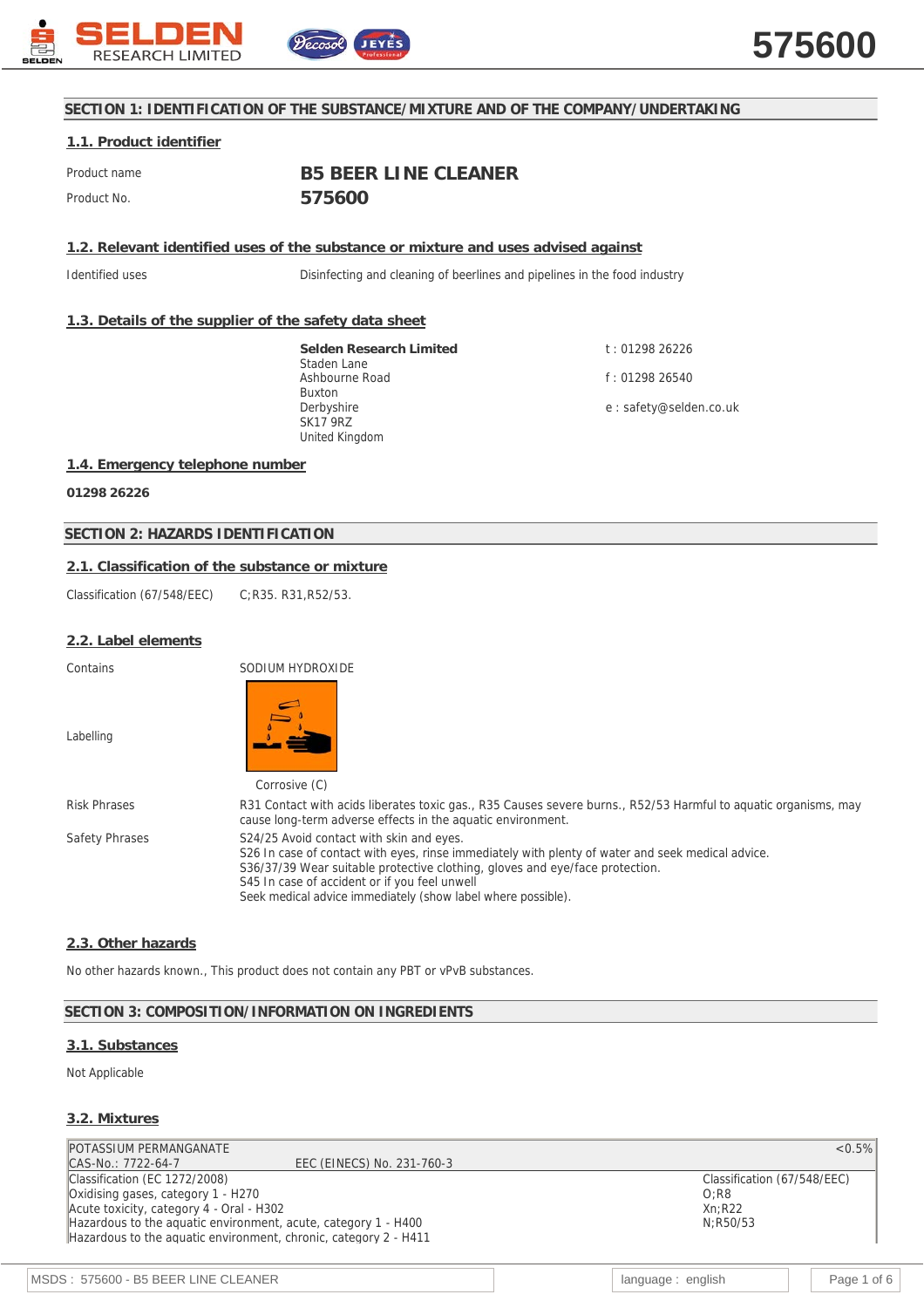

# **575600**

| Classification (67/548/EEC) |
|-----------------------------|
|                             |
| $1 - 5%$                    |
|                             |
| Classification (67/548/EEC) |
|                             |
|                             |
|                             |
|                             |

The Full Text for all R-Phrases and Hazard Statements are Displayed in Section 16.

# **SECTION 4: FIRST AID MEASURES**

## **4.1. Description of first aid measures**

| General information | CAUTION! First Aid personnel must be aware of own risk of burns., Chemical burns must be dealt with immediately,<br>do not delay.                                                                   |
|---------------------|-----------------------------------------------------------------------------------------------------------------------------------------------------------------------------------------------------|
| Inhalation          | Remove victim immediately from source of exposure., Provide rest, warmth and fresh air., If breathing stops,<br>provide artificial respiration., Get medical attention if any discomfort continues. |
| Ingestion           | DO NOT INDUCE VOMITING!, Rinse mouth thoroughly., Drink plenty of water., Get medical attention immediately!                                                                                        |
| Skin contact        | Immediately remove contaminated clothing., Rinse immediately with plenty of water., Continue to rinse for at least<br>15 minutes., Get medical attention immediately!                               |
| Eye contact         | Promptly wash eyes with plenty of water while lifting the eye lids., Continue to rinse for at least 15 minutes and get<br>medical attention.                                                        |

#### **4.2. Most important symptoms and effects, both acute and delayed**

| Inhalation   | May cause damage to mucous membranes in nose, throat, lungs and bronchial system. |
|--------------|-----------------------------------------------------------------------------------|
| Ingestion    | Causes burns., Harmful if swallowed.                                              |
| Skin contact | Causes burns.                                                                     |
| Eye contact  | Causes burns., Risk of serious damage to eyes.                                    |

## **4.3. Indication of any immediate medical attention and special treatment needed**

Treat Symptomatically.

## **SECTION 5: FIREFIGHTING MEASURES**

#### **5.1. Extinguishing media**

Extinguishing media

The product is non-combustible., Use fire-extinguishing media appropriate for surrounding materials., Use:, Dry chemicals, sand, dolomite etc., Foam., Water spray.

#### **5.2. Special hazards arising from the substance or mixture**

Unsuitable extinguishing media

#### **5.3. Advice for firefighters**

Special Fire Fighting **Procedures** Self contained breathing apparatus and full protective clothing must be worn in case of fire. Use water to keep fire exposed containers cool and disperse vapours.

#### **SECTION 6: ACCIDENTAL RELEASE MEASURES**

#### **6.1. Personal precautions, protective equipment and emergency procedures**

For personal protection, see section 8.

#### **6.2. Environmental precautions**

Any spillage needs to be contained and not allowed to enter water courses, Spillages or uncontrolled discharges into watercourses must be IMMEDIATELY alerted to the Environmental Agency or other appropriate regulatory body.

| MSDS: 575600 - B5 BEER LINE CLEANER | language<br>english | Page 2 of 6 |
|-------------------------------------|---------------------|-------------|
|-------------------------------------|---------------------|-------------|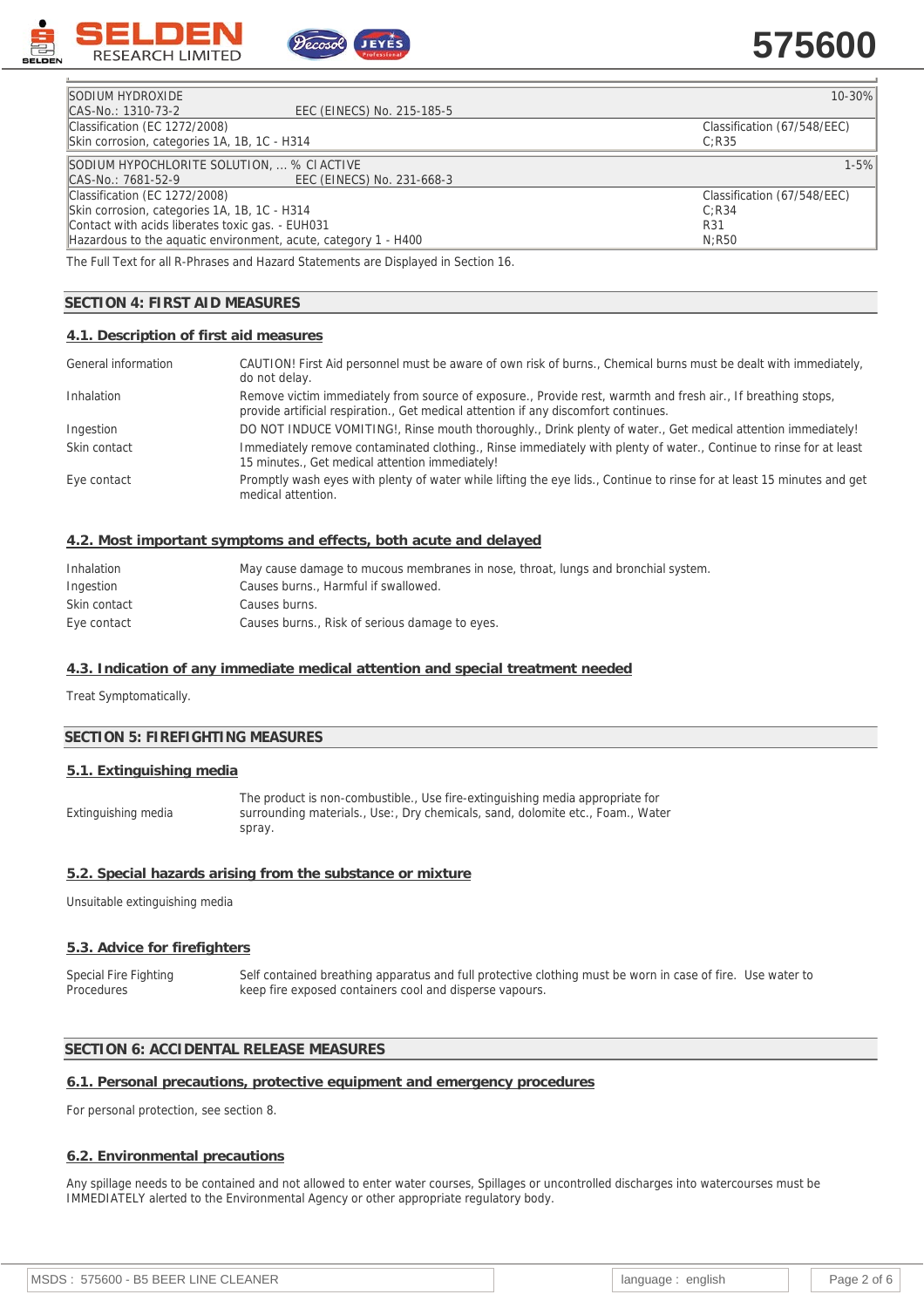

# **6.3. Methods and material for containment and cleaning up**

Wear necessary protective equipment., Absorb in vermiculite, dry sand or earth and place into containers., Collect spillage in containers, seal securely and deliver for disposal according to local regulations., Inform Authorities if large amounts are involved.

# **6.4. Reference to other sections**

For personal protection, see section 8. For waste disposal, see section 13.

# **SECTION 7: HANDLING AND STORAGE**

# **7.1. Precautions for safe handling**

Avoid spilling, skin and eye contact.

# **7.2. Conditions for safe storage, including any incompatibilities**

Store separated from:, Acids.

# **7.3. Specific end use(s)**

See product label for detailed usage and instructions.

# **SECTION 8: EXPOSURE CONTROLS/PERSONAL PROTECTION**

| 8.1. Control parameters           |            |             |                  |              |
|-----------------------------------|------------|-------------|------------------|--------------|
| Name                              | <b>STD</b> | TWA - 8 Hrs | STEL - 15 Min    | <b>Notes</b> |
| SODIUM HYDROXIDE                  | WEL        |             | $2 \text{ mg/m}$ |              |
| $WEL = Workplace Exposure Limits$ |            |             |                  |              |

# **8.2. Exposure controls**

Protective equipment



| Engineering measures | Provide adequate general and local exhaust ventilation.                             |
|----------------------|-------------------------------------------------------------------------------------|
| Hand protection      | Use protective gloves.                                                              |
| Eye protection       | Wear full-face visor or shield.                                                     |
| Other Protection     | Wear suitable protective clothing as protection against splashing or contamination. |

# **SECTION 9: PHYSICAL AND CHEMICAL PROPERTIES**

# **9.1. Information on basic physical and chemical properties**

| Appearance               | Clear liquid.            |
|--------------------------|--------------------------|
| Colour                   | Purple.                  |
| Odour                    | Slight odour., Chlorine. |
| Relative density         | $1.178 - 1.188$ @ 20 °C  |
| pH-Value, Conc. Solution | > 13.0                   |

# **SECTION 10: STABILITY AND REACTIVITY**

# **10.1. Reactivity**

Stable under normal temperature conditions.

# **10.2. Chemical stability**

Stable under normal temperature conditions.

# **10.3. Possibility of hazardous reactions**

None known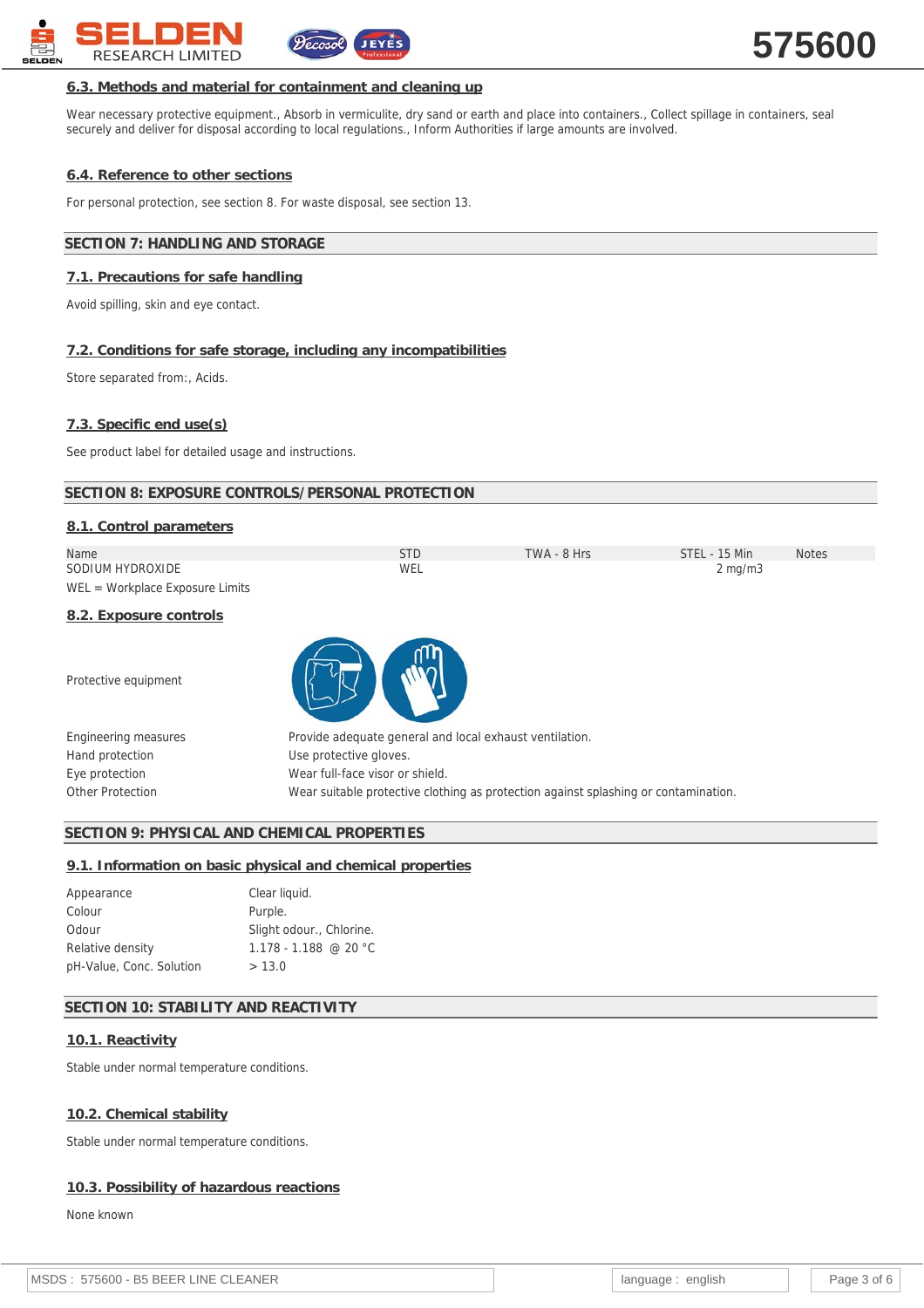

# **10.4. Conditions to avoid**

Avoid contact with acids., Generates toxic gas in contact with acid., Avoid exposure to high temperatures or direct sunlight.

# **10.5. Incompatible materials**

Strong acids., Reacts strongly with light metals such as aluminium and zinc, producing hydrogen which is Highly Flammable.

# **10.6. Hazardous decomposition products**

Thermal decomposition or combustion may liberate carbon oxides and other toxic gases or vapours.

# **SECTION 11: TOXICOLOGICAL INFORMATION**

# **11.1. Information on toxicological effects**

| Toxicological information | No toxicological data is available for this mixture, however data can be provided for specific raw materials upon<br>request. |
|---------------------------|-------------------------------------------------------------------------------------------------------------------------------|
| Inhalation                | May cause damage to mucous membranes in nose, throat, lungs and bronchial system.                                             |
| Ingestion                 | Causes burns., Harmful if swallowed.                                                                                          |
| Skin contact              | Causes burns.                                                                                                                 |
| Eye contact               | Causes burns., Risk of serious damage to eyes.                                                                                |

## **SECTION 12: ECOLOGICAL INFORMATION**

## **12.1. Toxicity**

Dangerous for the environment: May cause long-term adverse effects in the aquatic environment.

#### **12.2. Persistence and degradability**

Degradability The product is biodegradable.

## **12.3. Bioaccumulative potential**

Bioaccumulative potential The product does not contain any substances expected to be bioaccumulating.

## **12.4. Mobility in soil**

Mobility: The product contains substances, which are water soluble and may spread in water systems.

## **12.5. Results of PBT and vPvB assessment**

This product does not contain any PBT or PvB substances

## **12.6. Other adverse effects**

None known

## **SECTION 13: DISPOSAL CONSIDERATIONS**

## **13.1. Waste treatment methods**

Dispose of waste and residues in accordance with local authority requirements.

## **SECTION 14: TRANSPORT INFORMATION**

## **14.1. UN number**

| UN No. (ADR/RID/ADN) | 3093 |
|----------------------|------|
| UN No. (IMDG)        | 3093 |
| UN No. (ICAO)        | 3093 |

**14.2. UN proper shipping name**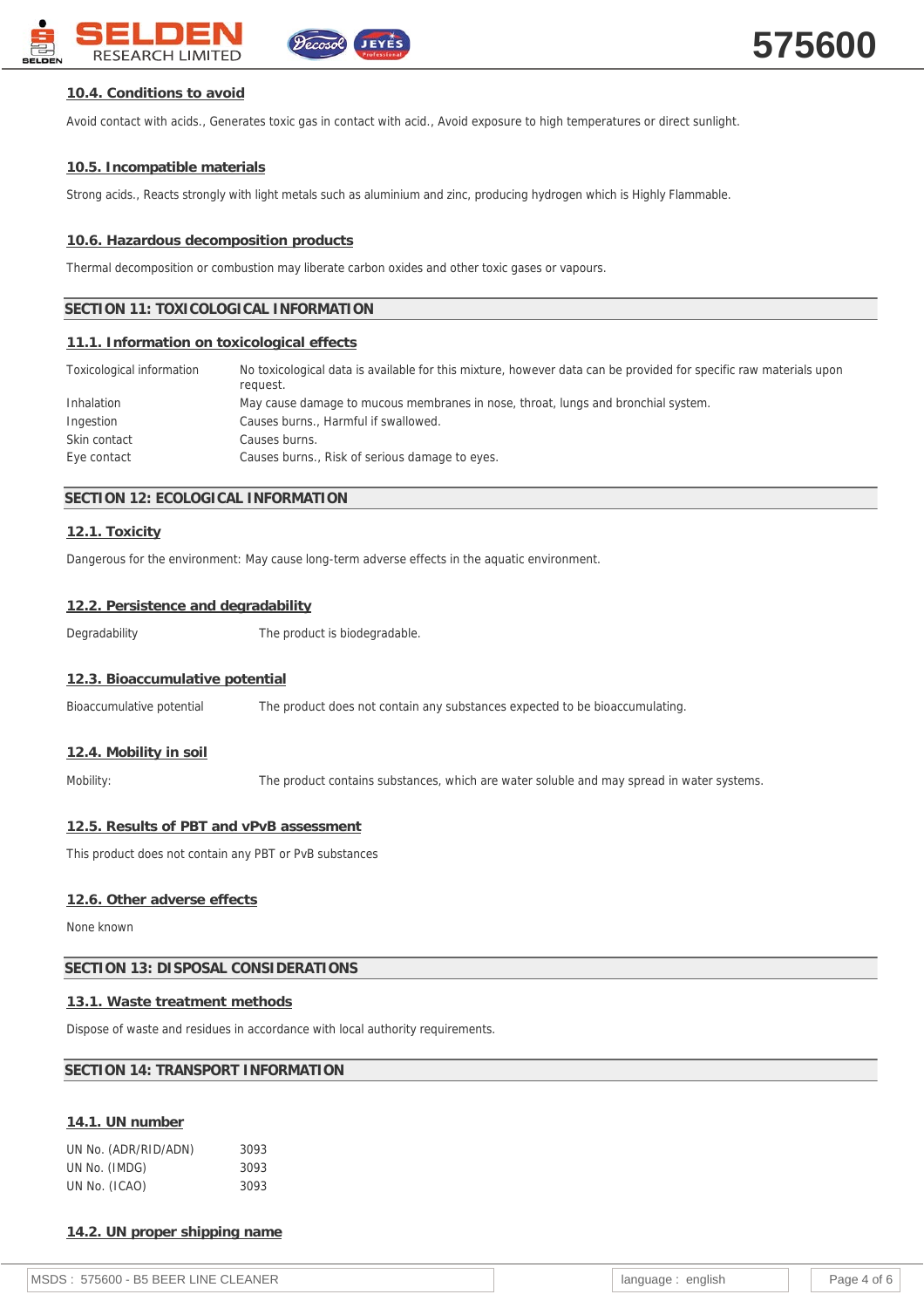



Proper Shipping Name: CORROSIVE LIQUID,OXIDISING, N.O.S. (SODIUM HYDROXIDE, SODIUM HYPOCHLORITE AND POTASSIUM PERMANGANATE))

# **14.3. Transport hazard class(es)**

| ADR/RID/ADN Class          | 8, 5.1                                                           |
|----------------------------|------------------------------------------------------------------|
| ADR/RID/ADN Class          | Class 8: Corrosive substances., Class 5.1: Oxidising substances. |
| <b>IMDG Class</b>          | 8, 5.1                                                           |
| <b>ICAO Class/Division</b> | 8, 5.1                                                           |
|                            | ٠.                                                               |
| <b>Transport Labels</b>    |                                                                  |
|                            |                                                                  |
|                            |                                                                  |

 $\sim$ 

#### **14.4. Packing group**

| ADR/RID/ADN Packing group | Ш |
|---------------------------|---|
| <b>IMDG Packing group</b> | н |
| ICAO Packing group        | н |

## **14.5. Environmental hazards**

Environmentally Hazardous substance/Marine Pollutant No

#### **14.6. Special precautions for user**

Tunnel Restriction Code n/a

#### **14.7. Transport in bulk according to Annex II of MARPOL73/78 and the IBC Code**

Not relevant

## **SECTION 15: REGULATORY INFORMATION**

## **15.1. Safety, health and environmental regulations/legislation specific for the substance or mixture**

| UK Regulatory References<br>Environmental Listing | The Control of Substances Hazardous to Health Regulations 2002 (S.1 2002 No. 2677) with amendments.<br>Rivers (Prevention of Pollution) Act 1961., Control of Pollution (Special Waste Regulations) Act 1980.                                                                                                                                                                                                                                                                                                                                                                                                                                                                                                                                                                                                                                                                                                                                                |
|---------------------------------------------------|--------------------------------------------------------------------------------------------------------------------------------------------------------------------------------------------------------------------------------------------------------------------------------------------------------------------------------------------------------------------------------------------------------------------------------------------------------------------------------------------------------------------------------------------------------------------------------------------------------------------------------------------------------------------------------------------------------------------------------------------------------------------------------------------------------------------------------------------------------------------------------------------------------------------------------------------------------------|
| <b>Statutory Instruments</b>                      | The Chemicals (Hazard Information and Packaging for Supply) Regulations 2009 (S.I 2009 No. 716)., Control of<br>Substances Hazardous to Health.                                                                                                                                                                                                                                                                                                                                                                                                                                                                                                                                                                                                                                                                                                                                                                                                              |
| Approved Code Of Practice                         | Classification and Labelling of Substances and Preparations Dangerous for Supply.                                                                                                                                                                                                                                                                                                                                                                                                                                                                                                                                                                                                                                                                                                                                                                                                                                                                            |
| <b>Guidance Notes</b>                             | Workplace Exposure Limits EH40., CHIP for everyone HSG(108).                                                                                                                                                                                                                                                                                                                                                                                                                                                                                                                                                                                                                                                                                                                                                                                                                                                                                                 |
| <b>EU Legislation</b>                             | System of specific information relating to Dangerous Preparations. 2001/58/EC., Dangerous Preparations Directive<br>1999/45/EC., Regulation (EC) No 1907/2006 of the European Parliament and of the Council of 18 December 2006<br>concerning the Registration, Evaluation, Authorisation and Restriction of Chemicals (REACH), establishing a<br>European Chemicals Agency, amending Directive 1999/45/EC and repealing Council Regulation (EEC) No 793/93<br>and Commission Regulation (EC) No 1488/94 as well as Council Directive 76/769/EEC and Commission Directives<br>91/155/EEC, 93/67/EEC, 93/105/EC and 2000/21/EC, including amendments., Regulation (EC) No 1272/2008 of<br>the European Parliament and of the Council of 16 December 2008 on classification, labelling and packaging of<br>substances and mixtures, amending and repealing Directives 67/548/EEC and 1999/45/EC, and amending<br>Regulation (EC) No 1907/2006 with amendments. |
| <b>National Regulations</b>                       | The Carriage of Dangerous Goods and Use of Transportable Pressure Equipment Regulations 2007 (CDG 2007).                                                                                                                                                                                                                                                                                                                                                                                                                                                                                                                                                                                                                                                                                                                                                                                                                                                     |

# **15.2. Chemical Safety Assessment**

No chemical assessment has been carried out as this Safety Data Sheet is for a mixture

# **SECTION 16: OTHER INFORMATION**

| General information                                                                                |            |  |
|----------------------------------------------------------------------------------------------------|------------|--|
| The following risk phrases relate to the raw materials in the product and not the product itself:- |            |  |
| <b>Revision Comments</b>                                                                           |            |  |
| Safety Data Sheet revised to be in accordance with EU Regulation No 453/2010 - REACH Regulations.  |            |  |
| <b>Revision Date</b>                                                                               | 12/11/2012 |  |
| Revision                                                                                           |            |  |